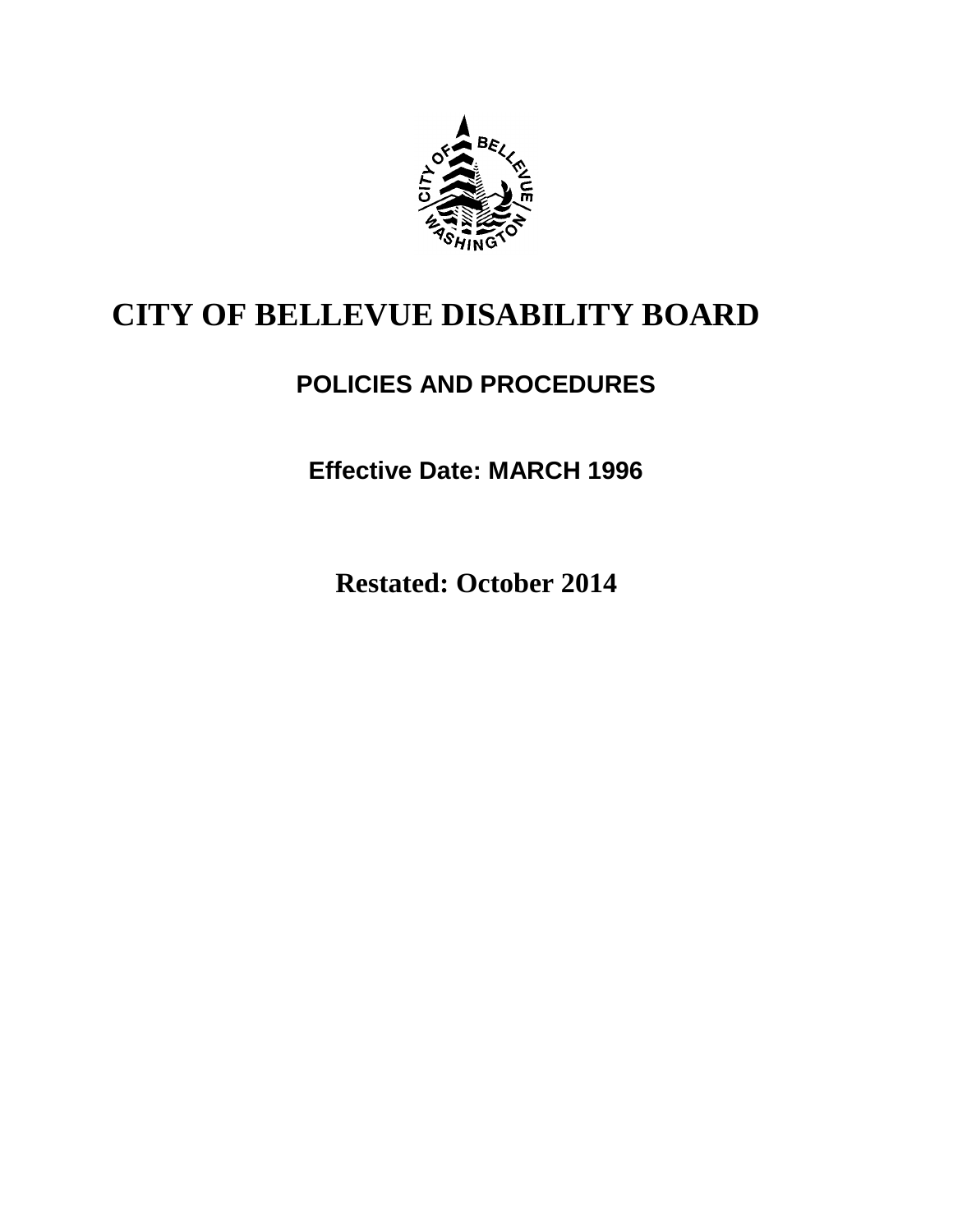October 7, 2014

LEOFF I Active/Retiree Members

Re: City of Bellevue Disability Board Notification of changes to Policies and Procedures

Dear LEOFF I Member:

This restatement of the 1996 Policies and Procedures contains changes to the following:

Section II. 1. – Regular Meetings – adopted 2/1/11

Section II. 11. – Cancelled Meetings – adopted 5/1/12

Section IV. 2. C. 2. – Long Term Care reimbursement – Rates – adopted 12/3/08

Section IV. 2. C. 1&2 – Long Term Care reimbursement – Policy – adopted 10/7/14

If you have any other questions regarding the Policies and Procedures, please feel free to contact me at [pdillon@bellevuewa.gov](mailto:pdillon@bellevuewa.gov) or (425) 452-7198.

Sincerely,

Paula Dillon, Staff Assistant City of Bellevue Disability Board

> Human Resources – Retirement Services Division (425) 452-7198 FAX (425) 452-4071 Located at 450 110<sup>th</sup> Ave NE . City Hall . Third Floor

City of Bellevue Disability Board Policies and Procedures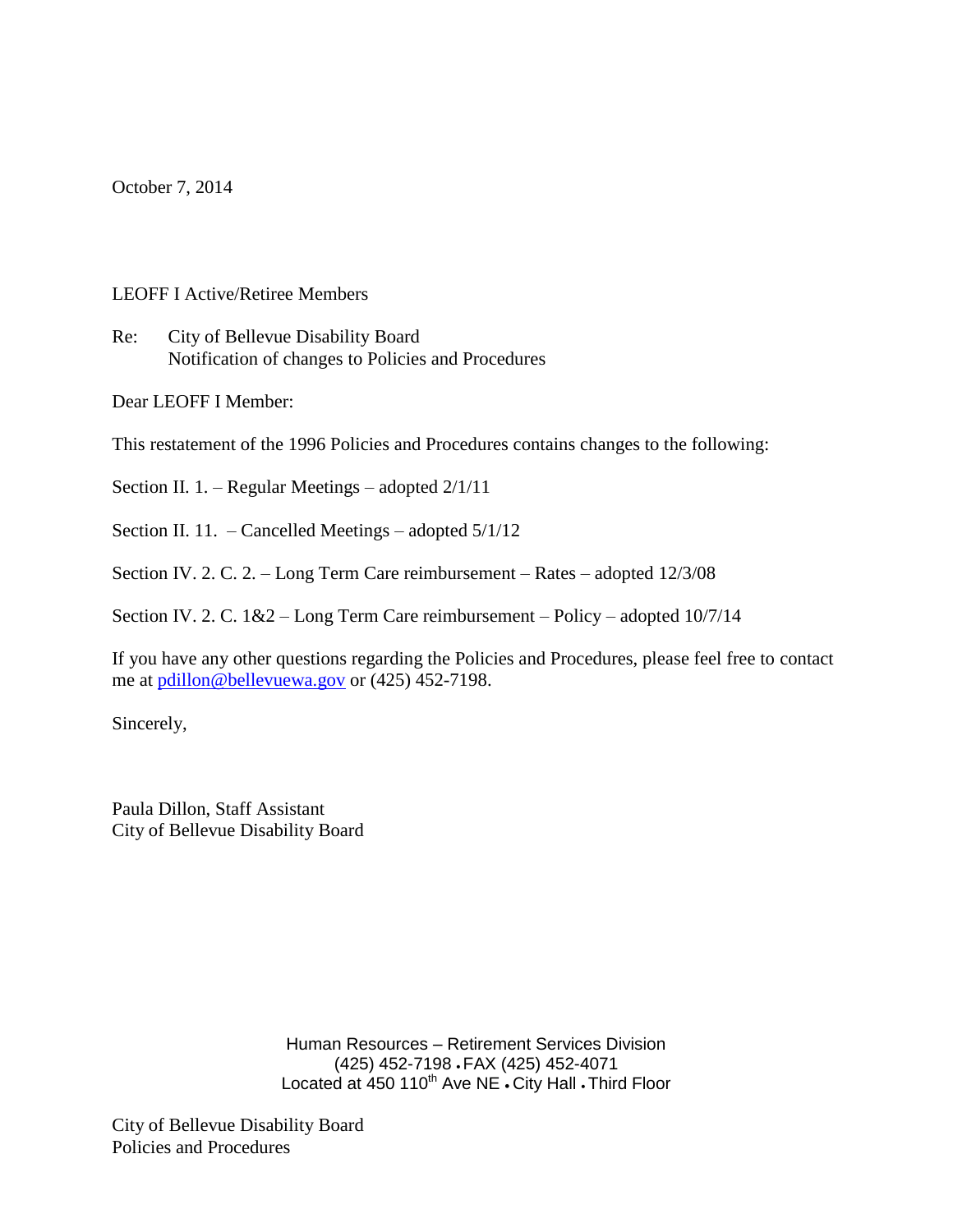|         | Policies General                 |                                                     |                |  |  |
|---------|----------------------------------|-----------------------------------------------------|----------------|--|--|
|         | 1.                               | Purpose                                             | 1              |  |  |
|         | 2.                               | Scope                                               | $\mathbf{1}$   |  |  |
|         | 3.                               | Policies and Procedures Effective Date              | $\mathbf{1}$   |  |  |
|         | 4.                               | Applicability of Policies and Procedures            | 1              |  |  |
|         | 5.                               | Declaration and Notification of Members             | $\mathbf{1}$   |  |  |
|         | 6.                               | <b>Amendment of Policies and Procedures</b>         | 1              |  |  |
|         | 7.                               | <b>Operative Version of Policies and Procedures</b> | $\overline{2}$ |  |  |
|         | 8.                               | Confidentiality                                     | $\sqrt{2}$     |  |  |
|         | 9.                               | Severability                                        | $\overline{2}$ |  |  |
| П.      |                                  | <b>Policies Business Affairs</b>                    |                |  |  |
| New     | 1.                               | <b>Regular Meetings</b>                             | 2              |  |  |
|         | 2.                               | <b>Special Meetings</b>                             | $\overline{c}$ |  |  |
|         | 3.                               | Quorum                                              | $\overline{3}$ |  |  |
|         | $\overline{4}$ .                 | Open Meetings and Executive Sessions                | $\mathfrak{Z}$ |  |  |
|         | 5.                               | <b>Actions During Meetings</b>                      | 3              |  |  |
|         | 6.                               | <b>Order of Business</b>                            | 3              |  |  |
|         | 7.                               | <b>Administrative Staff</b>                         | $\overline{4}$ |  |  |
|         | 8.                               | Legal Advisor                                       | $\overline{4}$ |  |  |
|         | 9.                               | Medical Advisor(s)                                  | $\overline{4}$ |  |  |
|         | 10.                              | Recording                                           | $\overline{4}$ |  |  |
| New 11. |                                  | <b>Cancelled Meetings</b>                           | 5              |  |  |
| Ш.      | Policies Membership and Election |                                                     |                |  |  |
|         | 1.                               | Composition of the Board                            | 5              |  |  |
|         | 2.                               | Chairperson                                         | 5              |  |  |
|         | 3.                               | Terms of Office                                     | 5              |  |  |
|         | $\overline{4}$ .                 | Election Procedures, Police and Firefighter         |                |  |  |
|         |                                  | Representatives                                     | 5              |  |  |
| IV.     | Procedures Medical Benefits      |                                                     |                |  |  |
|         | 1.                               | <b>Necessary Medical Services</b>                   | 6              |  |  |
| New     | 2.                               | Additional Approved & Pre-Approved Medical Expenses | 7              |  |  |
|         | 3.                               | <b>Payment for Medical Services</b>                 | 9              |  |  |
|         | 4.                               | What is Not a Necessary Medical Service             | 9              |  |  |
|         | 5.                               | All Other Services or Charges                       | 10             |  |  |
|         | 6.                               | <b>Subrogation Rights</b>                           | 10             |  |  |
|         | 7.                               | Processing of Medical Claims                        | 10             |  |  |
|         | 8.                               | Medicare Premium Reimbursement                      | 11             |  |  |
|         | 9.                               | <b>Request for Reconsideration</b>                  | 11             |  |  |
|         | 10.                              | Appeal to Superior Court                            | 12             |  |  |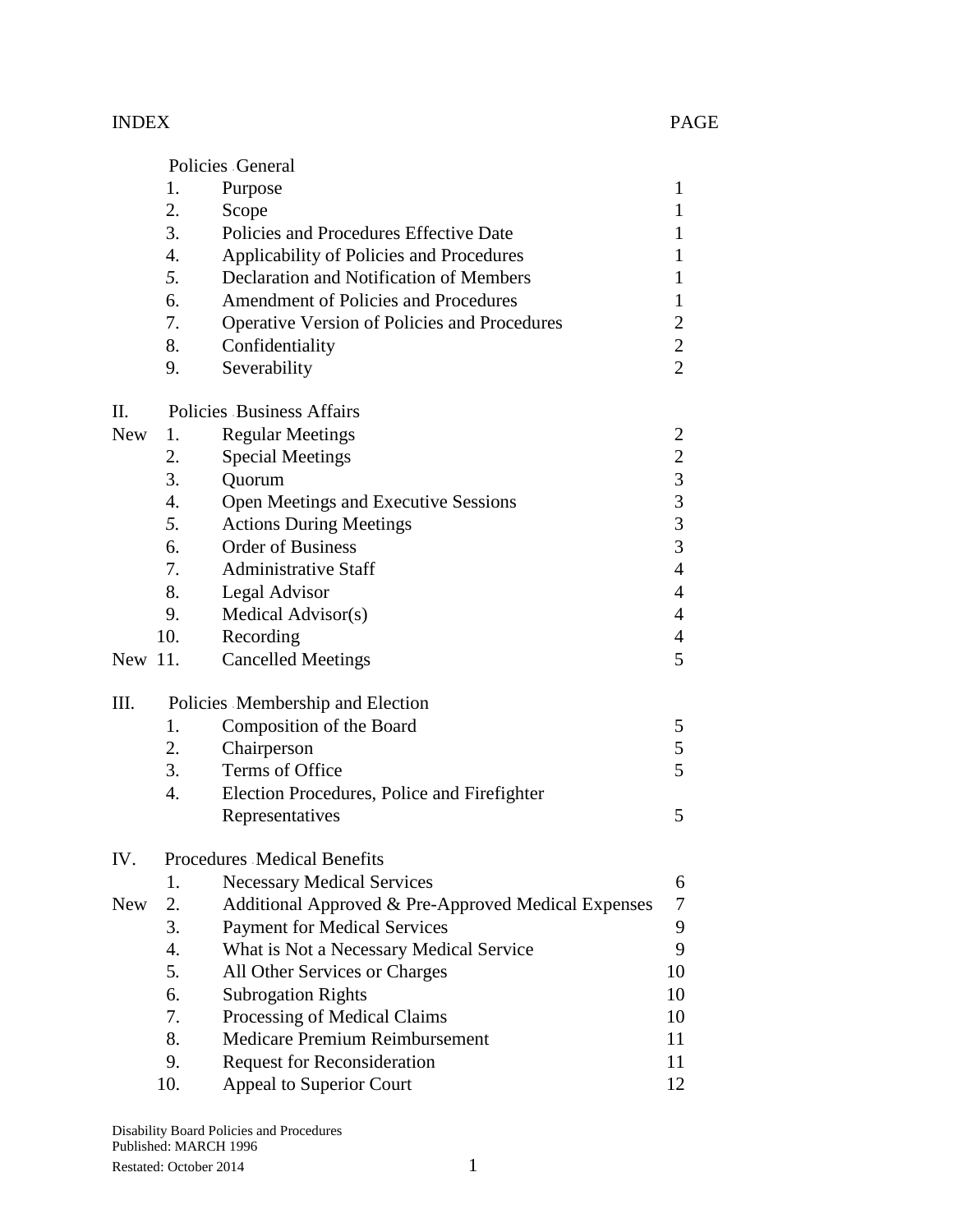| V.  |                  | Procedures Disability Leave for LEOFF I Active Members |    |
|-----|------------------|--------------------------------------------------------|----|
|     | Ι.               | <b>Disability Board Review Required</b>                | 12 |
|     | 2.               | <b>Requesting Disability Leave</b>                     | 12 |
|     | 3.               | On-the-Job Injury or Illness                           | 12 |
|     | $\overline{4}$ . | Release to Return to Work                              | 13 |
|     | 5.               | <b>Prolonged Absence</b>                               | 13 |
|     | 6.               | Responsibility to Return When Possible                 | 13 |
|     | 7.               | <b>Conditional Return to Work</b>                      | 13 |
|     | 8.               | <b>Member Cooperation</b>                              | 14 |
|     | 9.               | <b>Disability Leave Date</b>                           | 14 |
|     | 10.              | Determination of Duty or Non-Duty Related              | 14 |
|     |                  | <b>Disability Leave</b>                                |    |
| VI. |                  | <b>Procedures Disability Retirement</b>                |    |
|     | 1.               | LEOFF I Active Member's Responsibilities When          |    |
|     |                  | <b>Requesting Disability Retirement</b>                | 15 |
|     | 2.               | Examination                                            | 15 |
|     | 3.               | <b>Granting Disability Retirement</b>                  | 15 |
|     | 4.               | Periodic Re-Examination                                | 15 |

| <b>Retiree Address Verification</b> | 16 |
|-------------------------------------|----|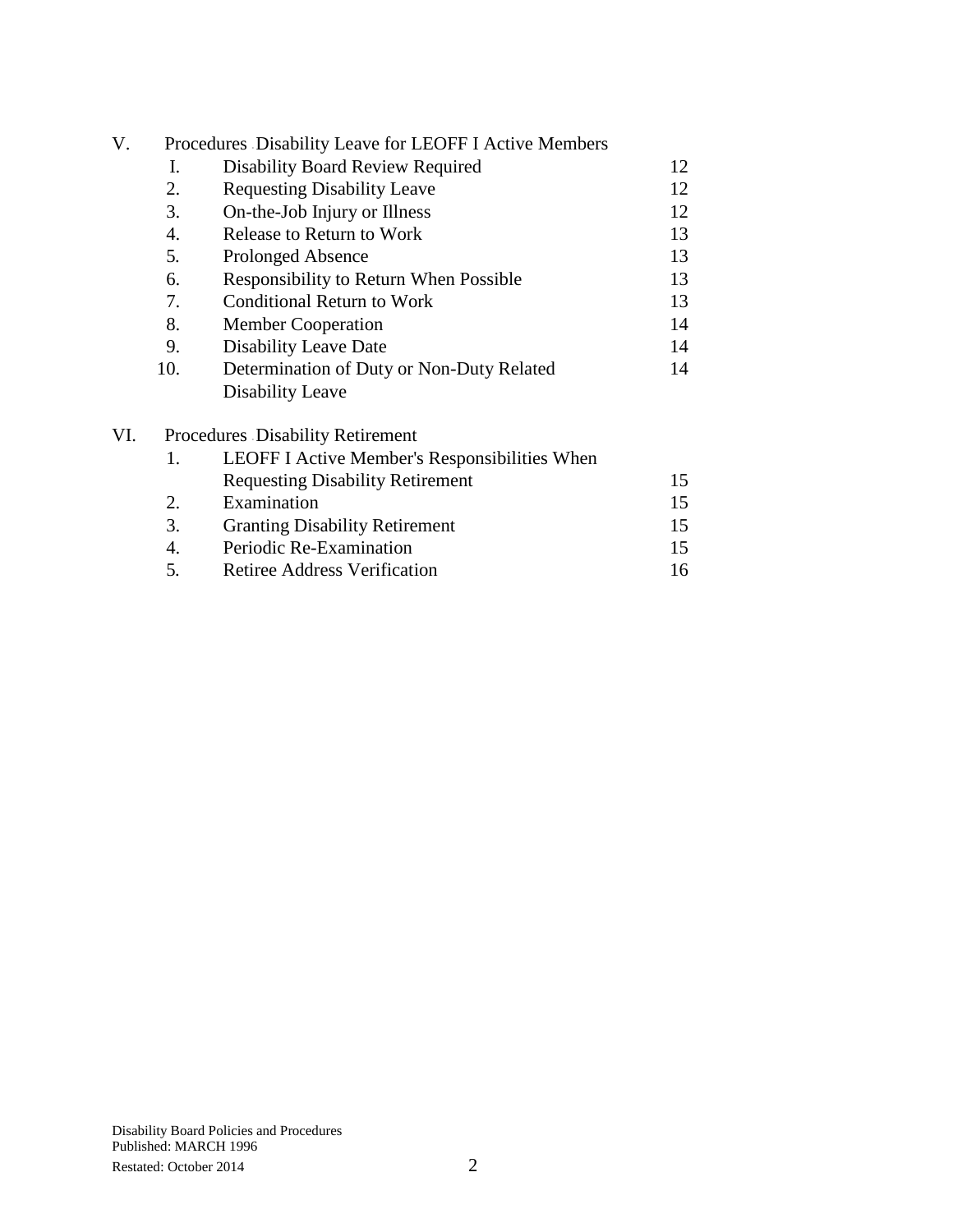#### I. Disability Board Policies -General

#### 1. Purpose

Bellevue' s Disability Board has been established and empowered in accordance with provisions of Chapter 41.26 Revised Code of Washington, and Chapter *415-105*  Washington Administration Code. These legal authorities form the basis for the general policies and procedures adopted by the Disability Board of the City of Bellevue. These policies and procedures are contained in this document.

#### 2. Scope

The Policies and Procedures in this document apply to all City of Bellevue Firefighters and Police Officers covered by Chapter 41.26, the Law Enforcement Officers and Fire Fighters Retirement System (also known as LEOFF I), except as specifically excluded within this documentation.

3. Policies and Procedures Effective Date

The Policies and Procedures of the City of Bellevue Disability Board are contained in this document and are effective on the date of adoption. Adoption of these Policies and Procedures nullify and supersede all previous policies and procedures adopted by the Disability Board, except as noted herein.

4. Applicability of Policies and Procedures

The Disability Board shall be guided by these Policies and Procedures during the conduct of its business.

All uniformed personnel covered by LEOFF I are required, as a condition of receipt of benefits, to follow these procedures. Any LEOFF I member who fails to follow these procedures may be subject to loss of any or all benefits otherwise due under the provisions of Chapter 41.26 Revised Code of Washington.

*5.* Declaration and Notification of Members

Upon adoption of this document, a copy will be distributed to each LEOFF I active/retired member. Subsequent revisions of, or amendments to, these Policies and Procedures will be distributed as they occur.

6. Amendment of Policies and Procedures

Proposed amendments of changes to Disability Board Policies and Procedures will be made in writing and will be considered by the Disability Board. At the direction of the Disability Board, the Staff Assistant shall: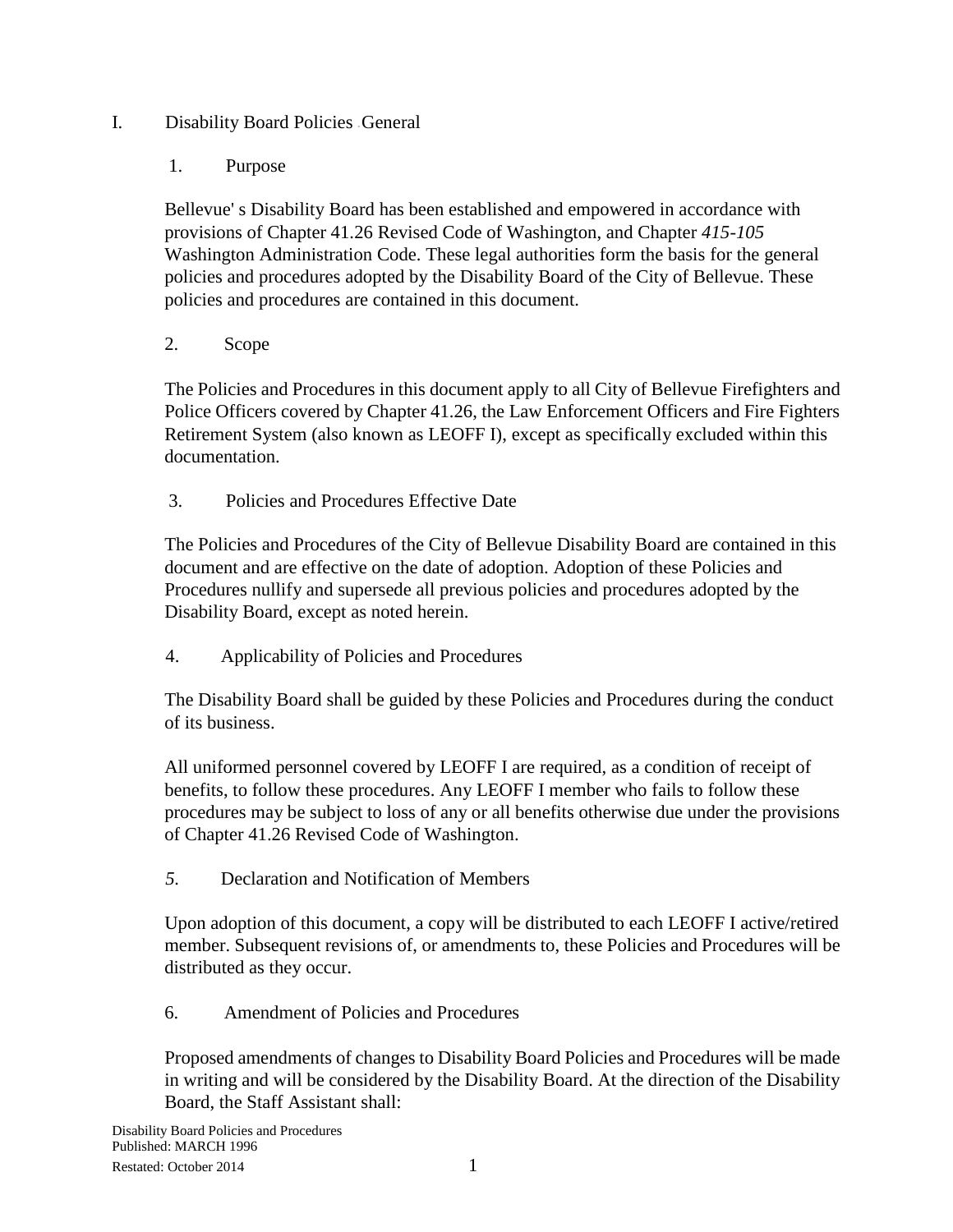- A. Draft a proposed amendment and present it to the Disability Board for review and additional changes.
- B. Send a copy of the draft amendment to each LEOFF I member/retiree for review and written comments.
- C. Submit changes suggested by LEOFF I members/retires to the Disability Board at the next regular meeting.

The Disability Board will review all comments and approve the final version which is incorporated into this Policy and Procedures document.

7. Operative Version of Policies and Procedures

The version of Policies and Procedures in effect on the date of medical claim submission or request for disability leave/retirement govern the Disability Board's review and action of that particular service, leave or retirement. In all subsequent circumstances, the most recently adopted policy or procedure, as amended, shall apply.

#### 8. Confidentiality

The Disability Board will maintain all medical information as confidential, using information only for the Disability Board's legally authorized purposes.

9. Severability

In the event any portion of these Policies and Procedures is found to be contrary to law, in general terms or as applied to a particular LEOFF I active/retired member, all other portions of the Policies and Procedures will continue to apply to all members.

#### II. Disability Board Policies -Business Affairs

1. Regular Meetings

The Disability Board holds regular meetings on the first Tuesday of each month, at Bellevue City Hall, beginning at 6:00 pm. In the event the regular meeting day is a holiday, the meeting is moved to the following Tuesday.

2. Special Meetings

Special meetings shall be held at any time upon the call of the Chairperson or at the request of any two Disability Board members. Advanced written notice including the date, time and location of the meeting shall be given to each member of the Disability Board, and notice shall otherwise be in compliance with applicable laws governing meeting noticing. No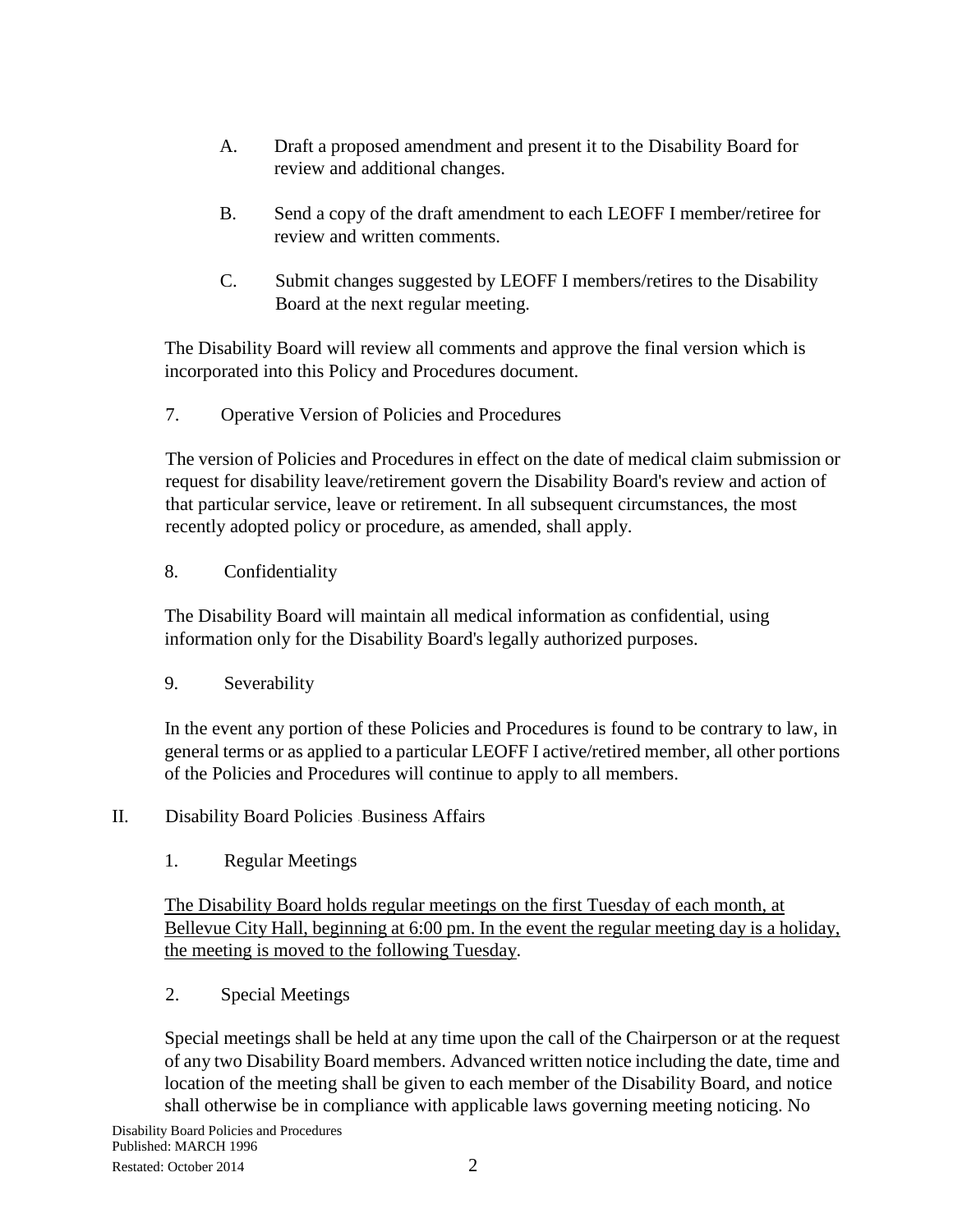subjects other than those specified shall be considered except upon the unanimous consent of all members of the Disability Board.

3. Quorum

A majority, three (3), of the Disability Board Members constitute a quorum for the transaction of business. Should a quorum not be present at the appointed time, those present shall abandon the meeting for a lack of quorum after a 15 minute wait.

4. Open Meetings and Executive Sessions

Meetings shall be open to the public. The Disability Board, however, may close portions of meetings and meet in Executive Sessions when discussing retirement or medical claims which include sensitive medical or other information submitted to the Board for consideration. No decisions may be made during Executive Sessions, and all decisions/votes of the Disability Board shall be made during open meetings.

*5.* Actions During Meetings

The Disability Board shall perform all functions, exercise all powers, and make all such determinations as specified in Chapter 41.26 RCW during Disability Board Meetings.

6. Order of Business

The Disability Board meeting agenda shall include the following:

- A. Call to order
- B. Roll call of Disability Board Members
- C. Approval of minutes of previous meetings (motion required)
- D. Consideration of applications for disability allowances (motion required)
- E. Consideration of medical claims (motion required)
- F. Reports by Disability Board Members or Staff Assistant
- G. Unfinished business
- H. New business
- I. Adjournment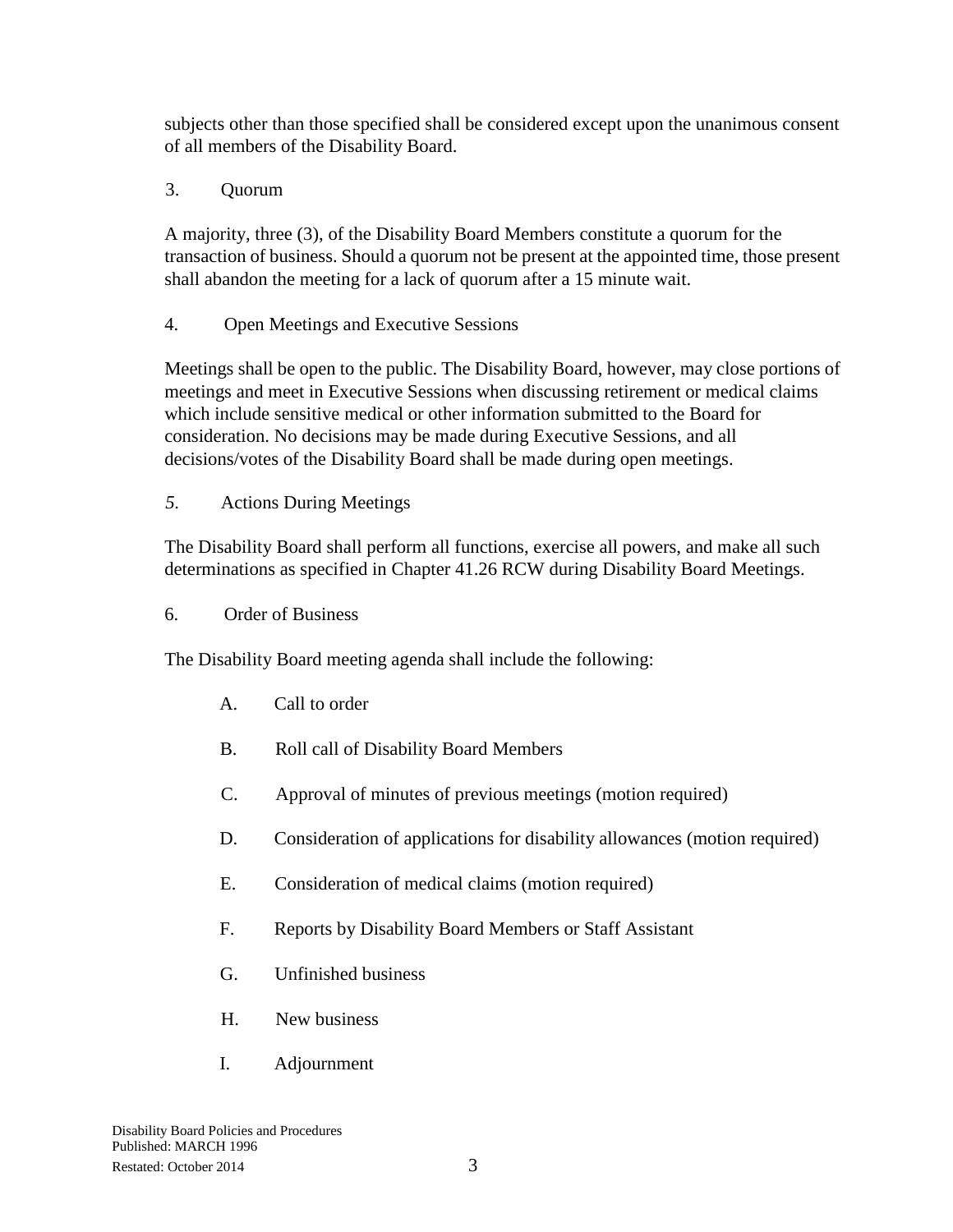#### 7. Administrative Staff

Staff assistance to the Disability Board shall be coordinated by the Staff Assistant, who shall be a regular employee of the City designated by the City Manager or his/her designee. The Staff Assistant shall:

- A. Attend all regular and special meetings of the Disability Board.
- B. Prepare agendas and other materials for the Disability Board.
- C. Assure information presented for Disability Board consideration is complete and accurate, and ready for consideration.
- D. Administratively implement/complete Disability Board actions.
- E. Performs other tasks assigned by the Disability Board, or necessary to facilitate the activities of the Disability Board.
- F. Acts as a resource to LEOFF I active/retiree members presenting matters to the Disability Board.
- 8. Legal Advisor

Legal assistance to the Disability Board shall be coordinated by the Legal Advisor, who shall be a regular employee of the City designated by the City Attorney. The Legal Advisor shall:

- A. Attend all regular and special meetings of the Disability Board.
- B. Provide legal advice to the Disability Board.
- 9. Medical Advisor(s)

The Disability Board shall appoint a licensed physician or physicians for the purpose of examining applicants for disability retirement, reexamination of any member on disability retirement, advising the Disability Board on medical matters, or for performing other medical services required or ordered by the Disability Board.

10. Recording

The Disability Board shall maintain minutes and records of business conducted in regular and special meetings, except for Executive Sessions.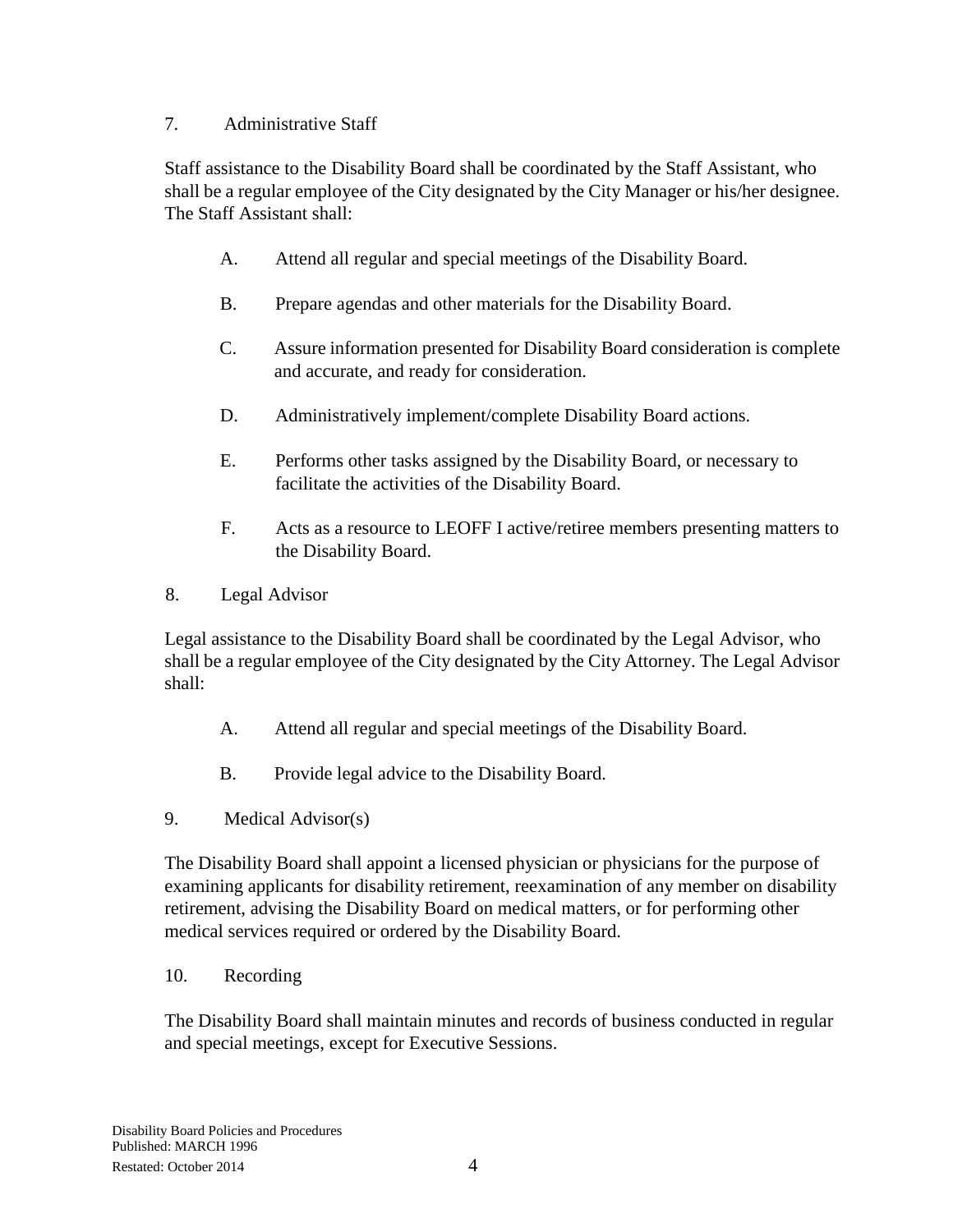#### 11. Canceled Meetings

The Chair of the Disability Board or her/her designee may cancel a regularly scheduled disability board meeting with 24 hours' notice where the Board has no necessary actions to take at a regularly scheduled meeting or for other reasons related to public health, safety or for good reasons making a meeting impossible or impractical. Notice of a canceled meeting shall be given on the Disability Board website [http://www.bellevuewa.gov/leoff-1-disability-board.htm](http://www.bellevuewa.gov/UserFiles/Servers/Server_4779004/file/leoff-1-disability-board.htm)

## III. Disability Board Policies -Membership and Election

1. Composition of the Board

The Disability Board members include two members of the Bellevue City Council to be appointed by the Mayor; one Representative of Law Enforcement Officers and one Representative of Firefighters, both elected by the respective active and retired LEOFF I and LEOFF II constituents; and one Citizen-at-Large residing within the City of Bellevue appointed by the other four members.

## 2. Chairperson

The Chairperson of the Disability Board shall be appointed by a majority vote of the Disability Board and shall preside at all meetings of the Disability Board. In his/her absence or inability to act, another member of the Disability Board shall be appointed Acting Chairperson by the Disability Board and shall perform the duties and exercise the powers of the Chairperson.

## 3. Terms of Office

All members appointed or elected shall serve for two years. The term of the Chairperson shall be one year from the date of appointment. Should a member not complete the full term as member or Chairperson, a new appointment or election shall occur and the replacement member shall begin a new term.

- 4. Election Procedures, Police and Firefighter Representatives
	- A. The Staff Assistant shall send out a request for nomination for a vacant Police or Firefighter position to all active and retired LEOFF I and active LEOFF II employees. Active or retired LEOFF I Police or Firefighter members may serve on the Disability Board. LEOFF II employees may also serve on the Disability Board, however LEOFF II members are not covered by LEOFF I guidelines regarding disability leave or retirement.
	- B. Once a roster of nominees has been established, a ballot will be distributed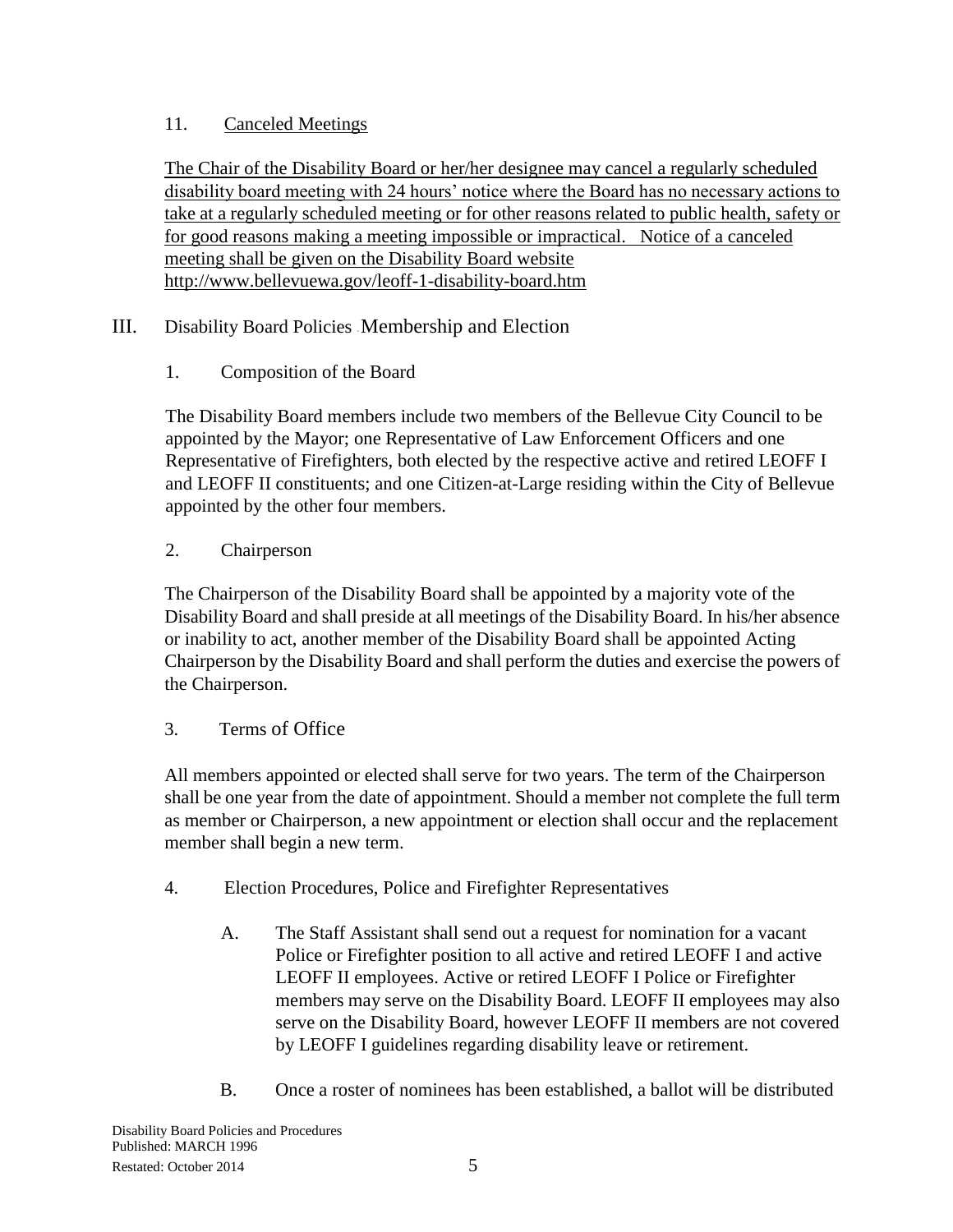to the Police or Firefighter active LEOFF I and LEOFF II and retired LEOFF I members. The ballot will indicate the time and location of ballot counting.

- C. A representative from the Police or Firefighter members may participate in the counting of ballots, which shall be conducted by the Staff Assistant.
- D. The results of the election shall be announced to the Disability Board by the Staff Assistant and recorded in the Board's minutes.
- IV. Disability Board Procedures -Medical Benefits
	- 1. Necessary Medical Services

The City of Bellevue will pay for LEOFF I member necessary medical services whether the member is an active member, on disability leave, or retired for service or disability, in accordance with RCW 41.26.110. The minimum services which are provided are defined in RCW 41.26.030, as follows:

Reasonable charges for these services:

- (a) Hospital expenses: These are the charges made by a hospital, in its own behalf, for
	- (i) Board and room not to exceed semiprivate room rate unless private room is required by the attending physician due to the condition of the patient.
	- (ii) Necessary hospital services, other than board and room, furnished by the hospital.
- (b) Other medical expenses: The following charges are considered "other medical expenses", provided that they have not been considered as "hospital expenses".
	- (i) the fees of the following:
		- (A) A physician or surgeon licensed under the provisions of chapter 18.71 RCW;
		- (B) An osteopath licensed under the provisions of chapter 18.57 RCW;
		- (C) A chiropractor licensed under the provisions of chapter *18.25* RCW.
	- (ii) The charges of a registered graduate nurse other than a nurse who ordinarily resides in the member's home, or is a member of the family of either the member or the member's spouse.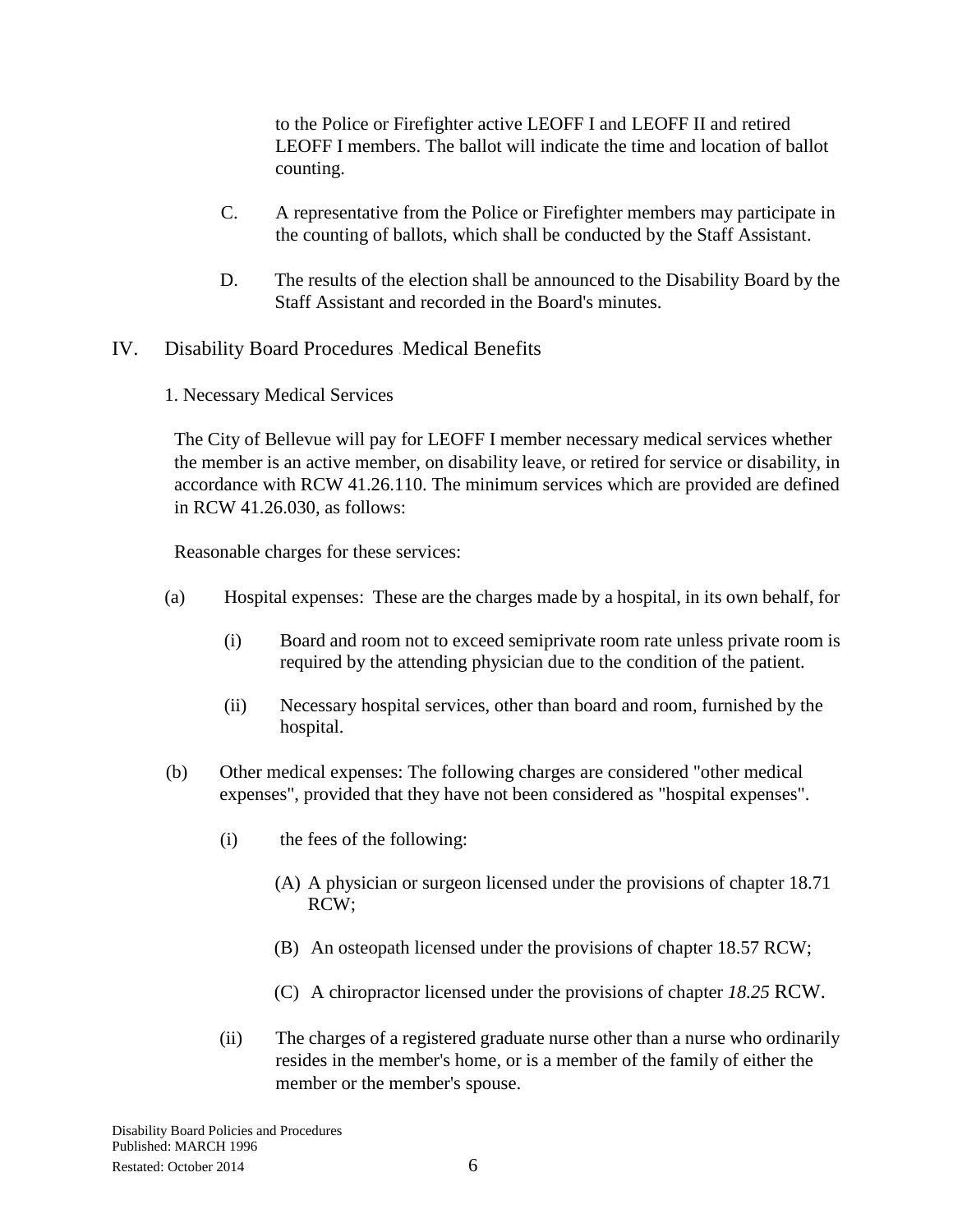- (iii) The charges for the following medical services and supplies:
	- (A) Drugs and medicines upon a physician's prescription;
	- (B) Diagnostic x-ray and laboratory examinations;
	- (C) X-ray, radium, and radioactive isotopes therapy;
	- (D) Anesthesia and oxygen;

(E) Rental of iron lung and other durable medical and surgical equipment;

(F) Artificial limbs and eyes, and casts, splints, and trusses;

(G) Professional ambulance service when used to transport the member to or from a hospital when injured by an accident or stricken by a disease;

(H) Dental charges incurred by a member who sustains an accidental injury to his or her teeth and who commences treatment by a legally licensed dentist within ninety days after the accident;

(I) Nursing home confinement or hospital extended care facility;

(J) Physical therapy by a registered physical therapist;

(K) Blood transfusions, including the cost of blood and blood plasma not replaced by voluntary donors;

(L) An optometrist licensed under the provisions of chapter 18.53 RCW.

#### 2. Additional Approved & Pre-Approved Medical Expenses

A. Once every twenty-four months, two sets of prescription lenses plus up to \$200 toward the cost of frames Unused amounts authorized in 2.A may not be carried forward to subsequent 24 month periods.

1. Laser/refractive eye surgery –

 a. the amounts authorized in 2.A up to a maximum of \$400 may instead be applied to medical expenses incurred for laser/refractive eye surgery that occurred during that 24 month period.

 b. On a case by case basis, the Board may consider reimbursement for laser/refractive eye surgery in amounts greater than 2A.1a where said procedures are necessary to correct vision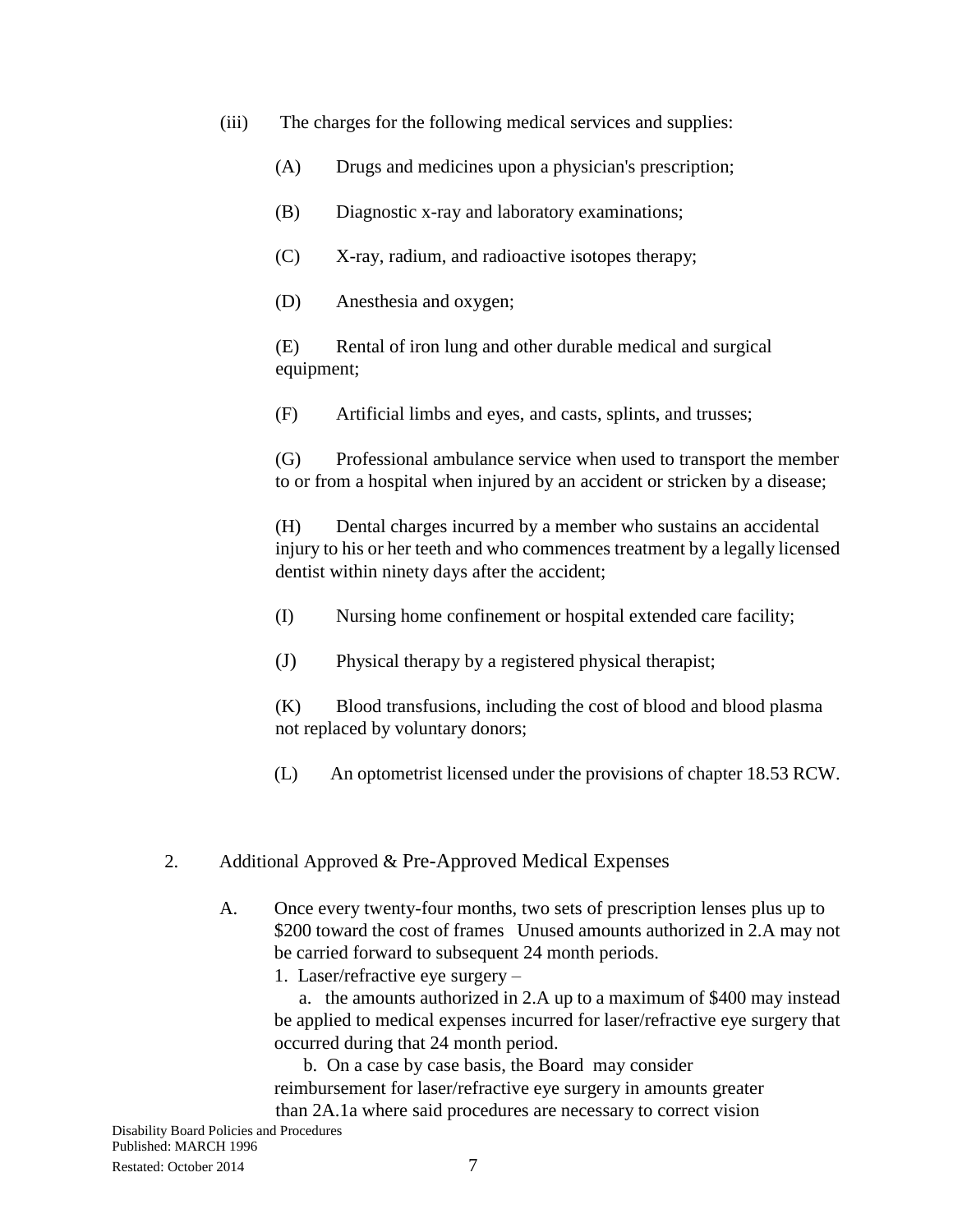conditions uncorrectable by any other means **and** without the procedure the member is precluded from performing the duties of his/her position with average efficiency.

- B. Hearing aid devices will be considered a necessary medical expense on a case by case basis, as follows:
	- 1. Requests for authorization of payment for hearing aid devices must be submitted in advance by the LEOFF I active/retiree and pre-approved by the Disability Board.
	- 2. Where the Disability Board authorizes a hearing aid device as a necessary medical expense, 100% of the cost will be paid.

#### C. Long Term Care reimbursement

1. Policy: The Disability Board has studied how to contain escalating costs associated with Long Term Care Expenses. The LEOFF statute provides that a LEOFF 1 member is entitled to reimbursement for the medically "reasonable charges" incurred for Long Term Care (LTC). The Board has determined that it is appropriate to establish a cap on reimbursing LTC charges that represents a reasonable charge for these services. This cap is based on The Genworth Cost of Care Survey, a nationally recognized survey of average costs for LTC adjusted annually in March of each year . The survey provides average costs by geographic region. For services listed in the survey the Board will reimburse up to 120% of average cost for the geographic region in which the member lives. The cap may be adjusted based on a periodic survey conducted by city staff.

2. Rates: In November of each year, members will be notified by mail of the maximum reimbursement rate for the Puget Sound region that will apply in the following year. The average daily total cost for Home Health Care that will be reimbursed shall not exceed the average daily rate for a Skilled Nursing Facility. If the member lives outside the Puget Sound region they would need to contact the Disability Board staff assistant for the rates for their area.

The maximum reimbursement for the following Long Term Care facilities are:

| a) Assisted Living Facility *         | (one bedroom unit)  |
|---------------------------------------|---------------------|
| b) Skilled Nursing Facility **        | (semi-private room) |
| c) Home Health Care Reimbursement *** | (home health aide)  |
|                                       |                     |

3. . Exceptions: Under extraordinary circumstances the Board will consider reimbursing above the established maximum where the member can show that he or she cannot obtain the necessary medical service at the established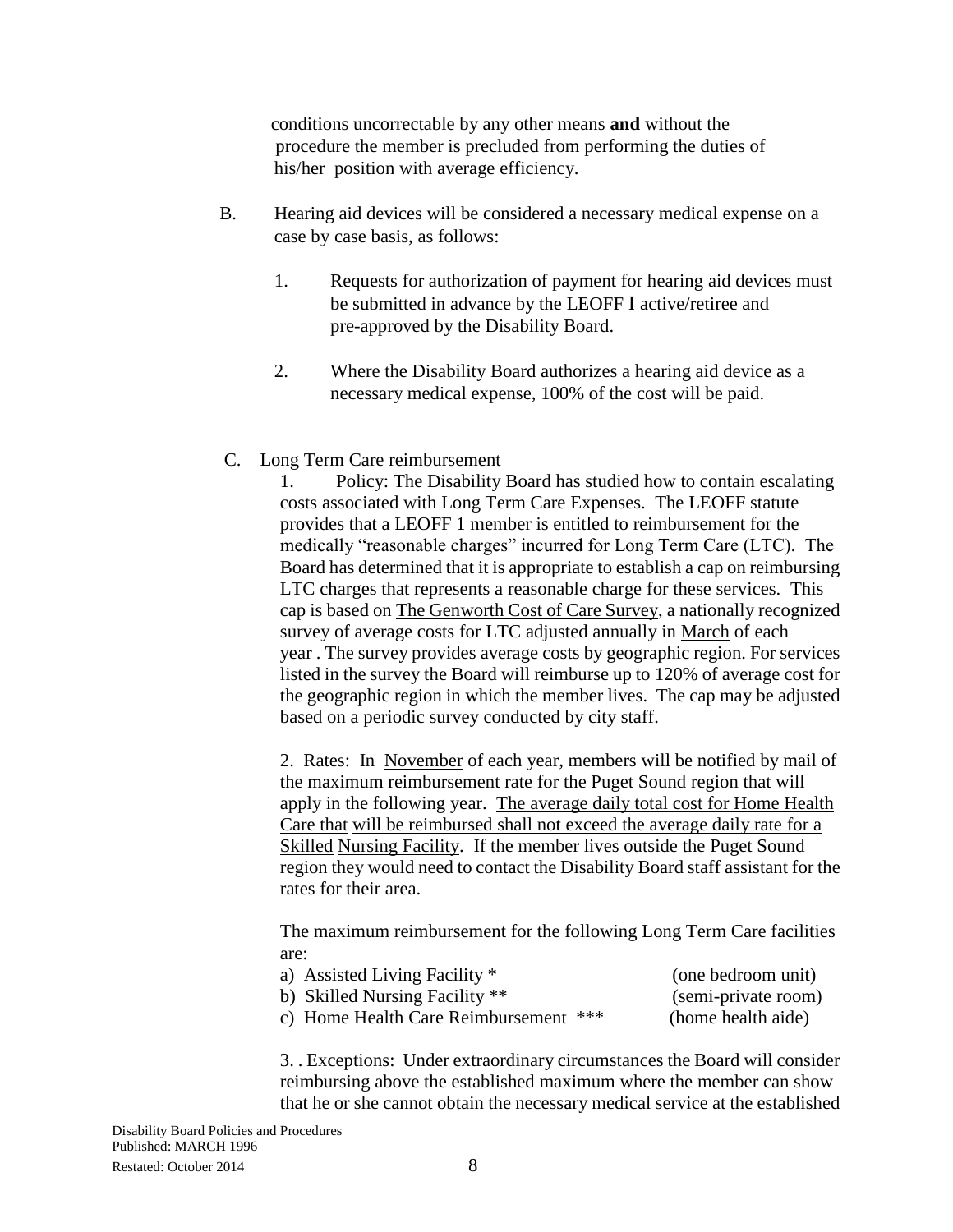maximum rate.

4. Procedure For Obtaining Reimbursement: The procedure for obtaining reimbursement for LTC charges is the same as for any other necessary medical expense (see Section IV of the Disability Board Policy and Procedure Manual). This includes submitting appropriate documentation verifying the medical necessity for the service, submitting the charges to Medicare and other insurance prior to submitting the reimbursement claim to the Board. Please note expenses that are not medically necessary for the member shall not be reimbursed, including but not limited to personal care items, recreational charges, TV cable charges.

The Board will not reimburse for home health care provided by an individual who ordinarily resides in the member's home or is a member of the family of either the member or the member's spouse, unless the individual is a currently licensed home health care provider and the individual is providing the services as part of his or her employment working for an agency/employer who normally provides such services.

\* Includes Boarding Houses and Continuing Care Retirement Communities at the Assisted Living Level \*\* Includes Adult Family Homes, Hospice Care, Nursing Home Care, Continuing Care Retirement Community at the Nursing Home Level \*\*\*Includes Respite Care

3. Payment for Medical Services

Most of these necessary medical services are automatically covered under the medical plan(s) provided by the City of Bellevue to LEOFF I active/retiree members, and therefore do not need to be further approved by the City of Bellevue Disability Board.

The amount of the benefit payment will be reduced by any amounts the member receives or is eligible to receive under Workers' Compensation benefits provided by any employer for the medical condition in question, Medicare, medical insurance provided by another employer, other pension plan, or any other similar source. (RCW 41.26.150)

When a medical services is not covered under the medical plan(s), the service may be submitted to the Disability Board for consideration and approval. Determination of the necessity of services is made after considering relevant evidence provided to the Disability Board by the LEOFF I active/retiree member and any other relevant information obtained through the Disability Board Medical Advisor(s).

4. What is Not a Necessary Medical Service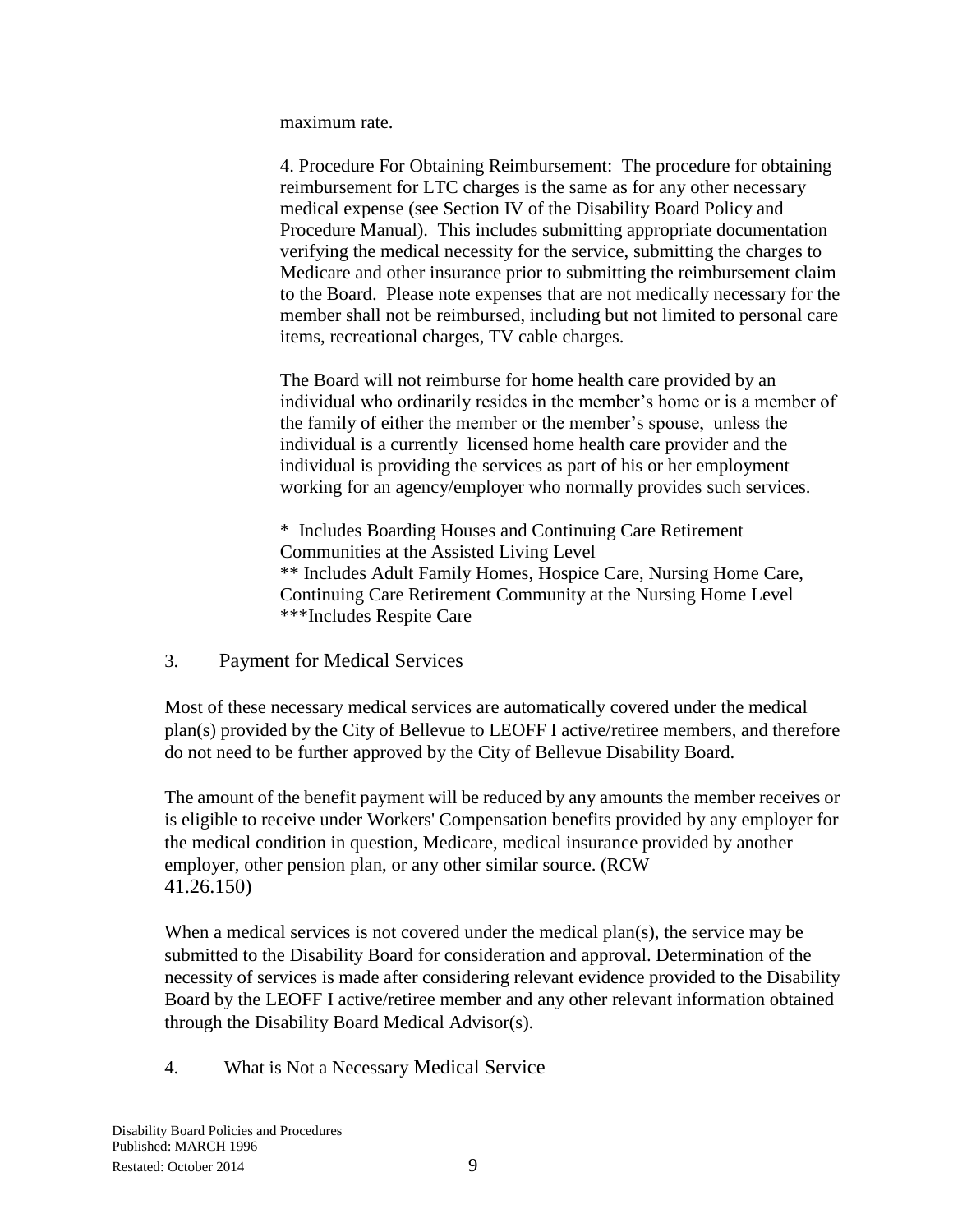- A. Any medical service not listed above, except when the LEOFF I active/retiree member has submitted it to the Disability Board, and the Disability Board finds it to be a necessary medical service.
- B. Service charges for missed provider appointments where less than reasonable notice (usually 24 hours) was provided to the provider by the LEOFF 1 active/retiree member or his/her representative/family member.
- C. Delinquency service charges imposed by service providers on past-due accounts, except when charge results from the Disability Board delaying or canceling its Regular Meeting.
- D. Medical services necessary, in the determination of the Disability Board, from dissipation or abuse by the LEOFF I active/retiree member.
- E. Exercise equipment, or other equipment not medically required.
- F. Non-prescription drugs or appliances.
- *5.* All Other Services or Charges

All other services or charges must be submitted for consideration by the Disability Board. Circumstances and conditions may exist or come into existence which are not fully or clearly encompassed by these Policies and Procedures. In such cases, the matter will be considered on a case-by-case basis and the Disability Board will act in keeping with the spirit of statutory authority, and legal and administrative precedent.

6. Subrogation Rights

Upon making payment for medical services, the City shall be subrogated to all rights of the LEOFF I active/retiree member against any third party. If a LEOFF I active/retiree member institutes any lawsuit against a third party for recovery of damages related to a injury, regardless of whether duty or non-duty related, the member must immediately notify the City in writing of the lawsuit.

## 7. **Processing Medical Claims**

Claims for reimbursement for necessary medical expenses must be submitted to any applicable insurance carrier(s) within the time limit the carrier establishes for filing claims, but in no event later than one year after the date the expense is incurred. If the insurance carrier(s) do not pay the entire claim, the LEOFF 1 active/retiree member must submit a claim to the Disability Board for the unpaid balance within six months of receipt of the Explanation of Benefits from the insurance company and Medicare, if applicable,. If the LEOFF 1 active/retiree member does not receive an Explanation of Benefits from the insurance company or Medicare within a reasonable period of time or if the Board's rules or practices permit a claim to be filed directly with the Disability Board,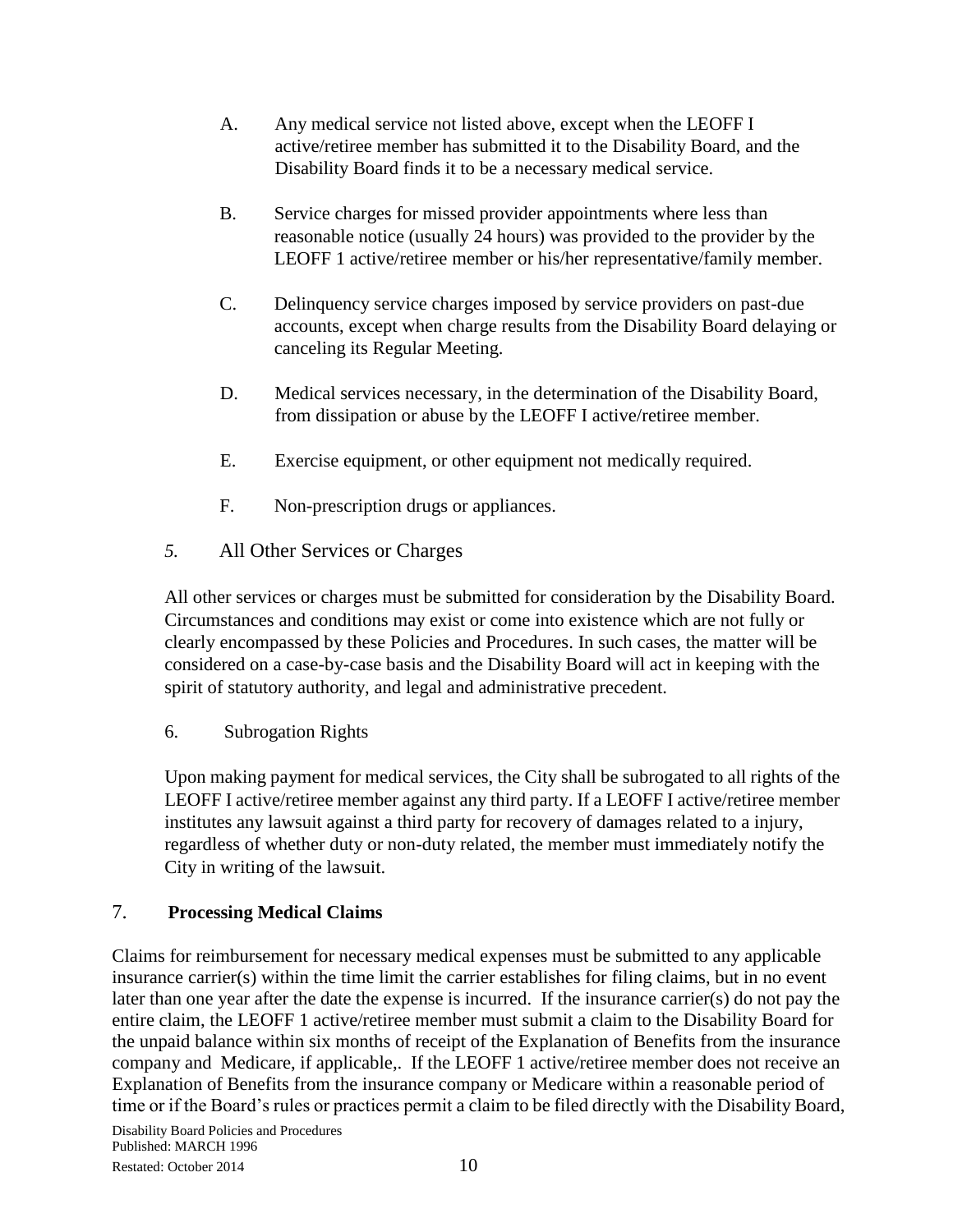the claim must be filed with the Board no later than 18 months after incurring the medical expense, Failure to comply with these timelines will result in the Disability Board denying the claim unless extraordinary circumstances outside the control of the member prevents timely submission.

The submission to the Disability Board must include the following information:

- A. Completed Disability Board claim form.
- B. Billing invoice issued from the provider, if charge is not covered by insurance.
- C. Itemized statement from the service provider indicating any insurance or other payments made to the provider. If the provider bills the insurance carrier directly, it is the member's responsibility to obtain an itemized statement of the member's account from the provider.
- D. Insurance carrier's "Explanation of Benefits" (EOB) form.
- E. Medicare statement for any claim submitted by a member covered by Medicare.

Complete documentation must be submitted to the Disability Board before medical claims will be considered. Claims with incomplete documentation will be returned to the LEOFF I member, and will result in delayed processing/payment of claims.

All claims must be received by the Staff Assistant at least five working days prior to the monthly Disability Board meeting to be considered on that meeting's agenda. Please contact Human Resources staff if you have any questions about how to file a claim or the timelines to file a claim.

## 8. Medicare Premium Reimbursement

The City will reimburse the LEOFF I retiree for the base Medicare premium. Under current law, a 10% penalty is added to the base premium for every year after reaching age 65 that the retiree does not sign up for Medicare. The City will not reimburse the penalty.

9. Request For Reconsideration

If a claim is denied by the Disability Board, a written notice of that claim denial shall be mailed to the LEOFF 1 active/retiree member. A LEOFF 1 active/retiree member may request the Disability Board reconsider its claim denial. The request for reconsideration must be received by the Disability Board within 60 calendar days from the date on the written notice denying the claim. The request may be made in writing to the Disability Board, or at a Disability Board meeting, within the 60 day reconsideration period. The request for reconsideration should include any information that will assist the Disability Board in considering the request. The Disability Board shall consider all information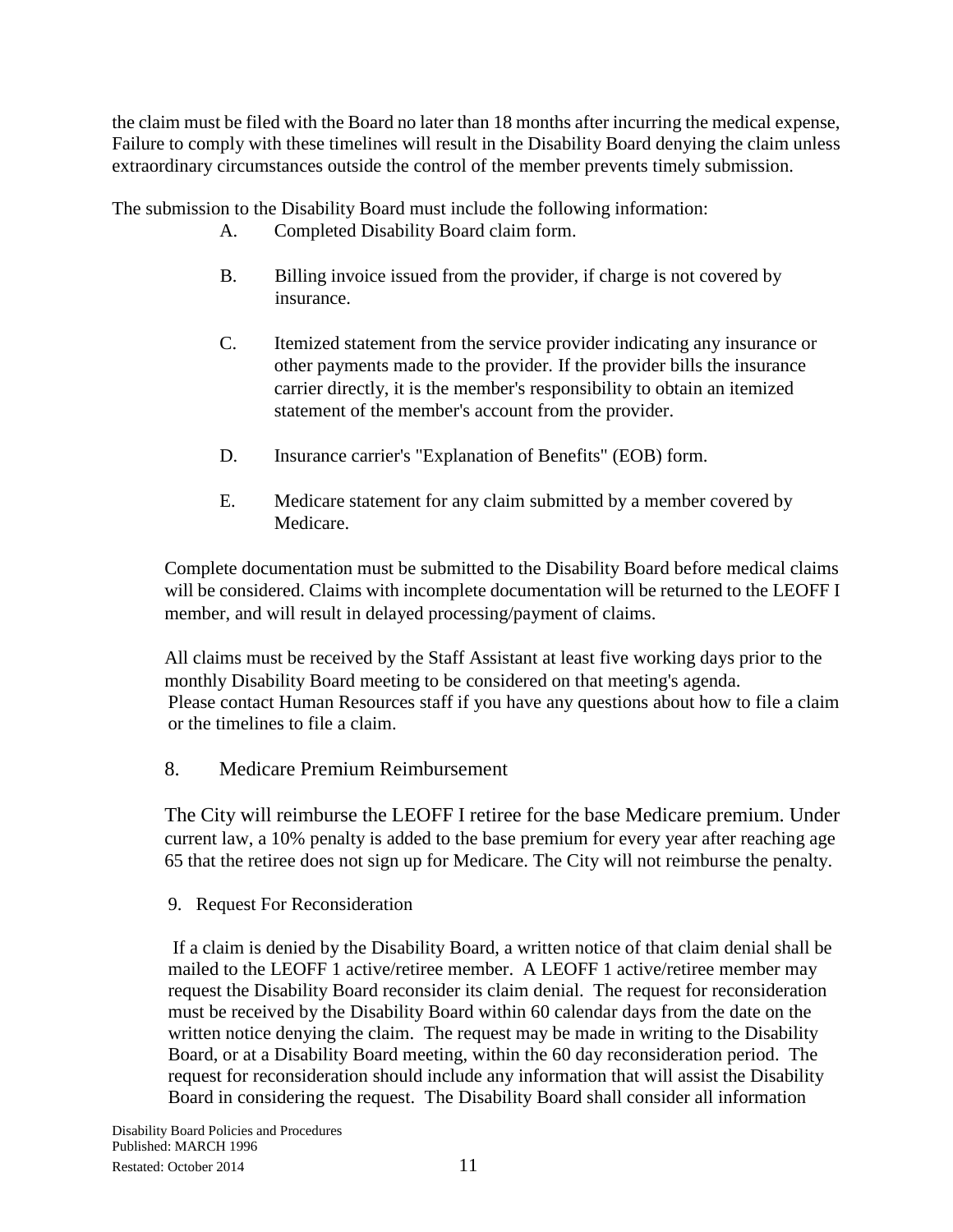presented, make a determination and mail a written response to the LEOFF 1 active/retiree member. The Disability Board's decision following the request for reconsideration is not subject to any further requests for reconsideration.

10. Appeal To Superior Court

A. Appeal To Superior Court – No Request For Reconsideration The decision of the Disability Board denying a claim for reimbursement of necessary medical expenses may be appealed to the King County Superior Court (Appeal) . The Appeal must be filed with the King County Superior Court and served on the Disability Board within 30 calendar days from the date of the written notice of the Disability Board's decision or is thereafter barred.

B. Appeal To Superior Court Following Request For Reconsideration - If the LEOFF 1 member requests reconsideration of the Disability Board's denial, the 30 calendar day time to appeal to the King County Superior Court begins to run from the date of the written notice of the Disability Board's decision on the request for reconsideration. If the Appeal is not filed with the King County Superior Court and served on the Disability Board within 30 calendar days of the Disability Board's decision on reconsideration, it is barred.

## V. Disability Board Procedures Disability Leave for LEOFF I Active Members

1. Disability Board Review Required

Requests for disability benefits must be considered and approved or disapproved by the Disability Board.

2. Requesting Disability Leave

Any time missed from duty by a LEOFF I active member due to either a duty or non-duty related injury or illness must be properly reported to the Disability Board through the filing of a Disability Leave/Retirement Request form. Precautionary reports may be filed when an injury or illness is sustained but no time is actually lost. A Disability Leave/Retirement Request form must be signed by the supervisor and submitted to the LEOFF I active member's timekeeper concurrent with the deadline for submission of hours for each pay period. The LEOFF I active member is responsible for getting the completed form to the timekeeper, who will submit the form to the Staff Assistant.

If, because of the LEOFF I active member's delay, a Disability Leave/Retirement Request form processed as outlined is not received in Finance Department Payroll Office within a reasonable period of time, usually 30 days, available vacation hours or comp time may be used to compensate for any shortage of working hours. Upon receipt of the completed form, these hours will be restored, as appropriate, on the next subsequent payroll cycle.

3. On-the-Job Injury or Illness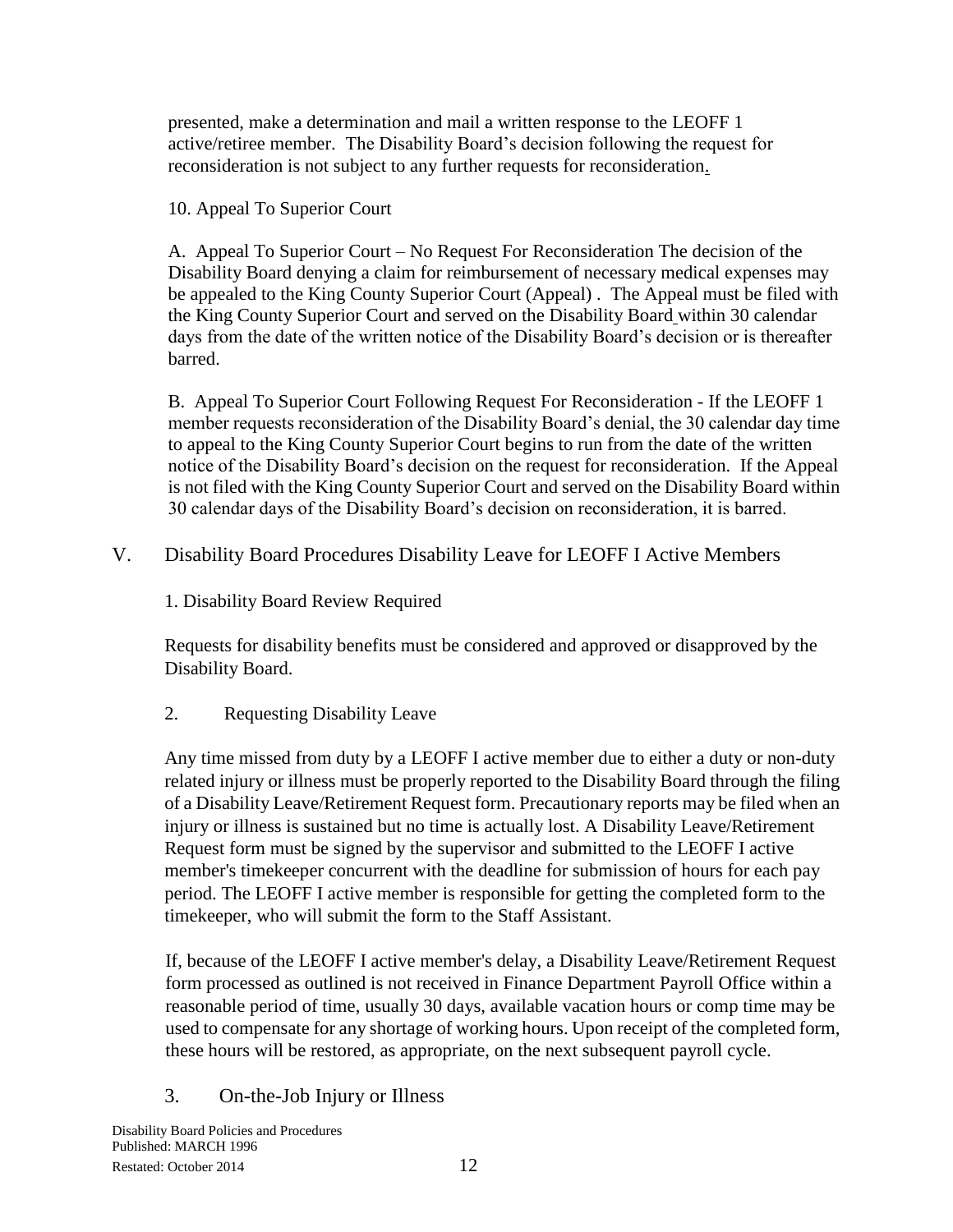LEOFF I active members need to be aware that on-the-job injury or illness is addressed by the Disability Board, and not by the City's Workers' Compensation Program or the State of Washington Industrial Insurance Program. LEOFF I active members DO NOT file a Workers' Compensation injury form with either Labor and Industries or the City's Workers' Compensation Program claim Administrator.

LEOFF I active members who experience an on-the-job injury or illness must report such circumstance to their supervisor immediately, and follow these Disability Board Procedures for addressing their disability.

4. Release to Return to Work

The LEOFF I active member must provide a medical release to return to duty in any instance in which the member has been absent for a period of one continuous month. A release to return to duty may be required following shorter absences when the Board, the department director, or a ranking officer requests a release, or as required by labor agreement. A ranking Officer for the Police Department is a Captain or greater, and for the Fire Department is a Battalion Chief or greater. The release must be signed by the Disability Board Medical Advisor or the LEOFF I active member's own attending physician. No member may return to duty under the above circumstance without this release.

## *5.* Prolonged Absence

After two calendar months of continuous absence, the Disability Board Staff Assistant may schedule an appointment for the LEOFF I active member with the Disability Board Medical Advisor and/or any specialists to which the Disability Board refers the member. The Staff Assistant shall furnish the physician(s) with a copy of the job and/or position description of the applicant. After four months of continuous absence, the Staff Assistant shall automatically schedule the LEOFF I active member to be examined/reexamined by the Disability Board Medical Advisor and/or any specialist(s) to which the Medical Advisor refers the LEOFF I active member.

#### 6. Responsibility to Return When Possible

It is the responsibility of each LEOFF I active member granted disability leave to return to active service at the earliest possible time he/she is fit to return to duty. In the event the Disability Board finds a LEOFF I active member has not immediately sought to return to active service upon cessation of disability, the Disability Board has authority to retroactively set the date of return to service and cancel the member's disability pay for the period in question.

## 7. Conditional Return to Work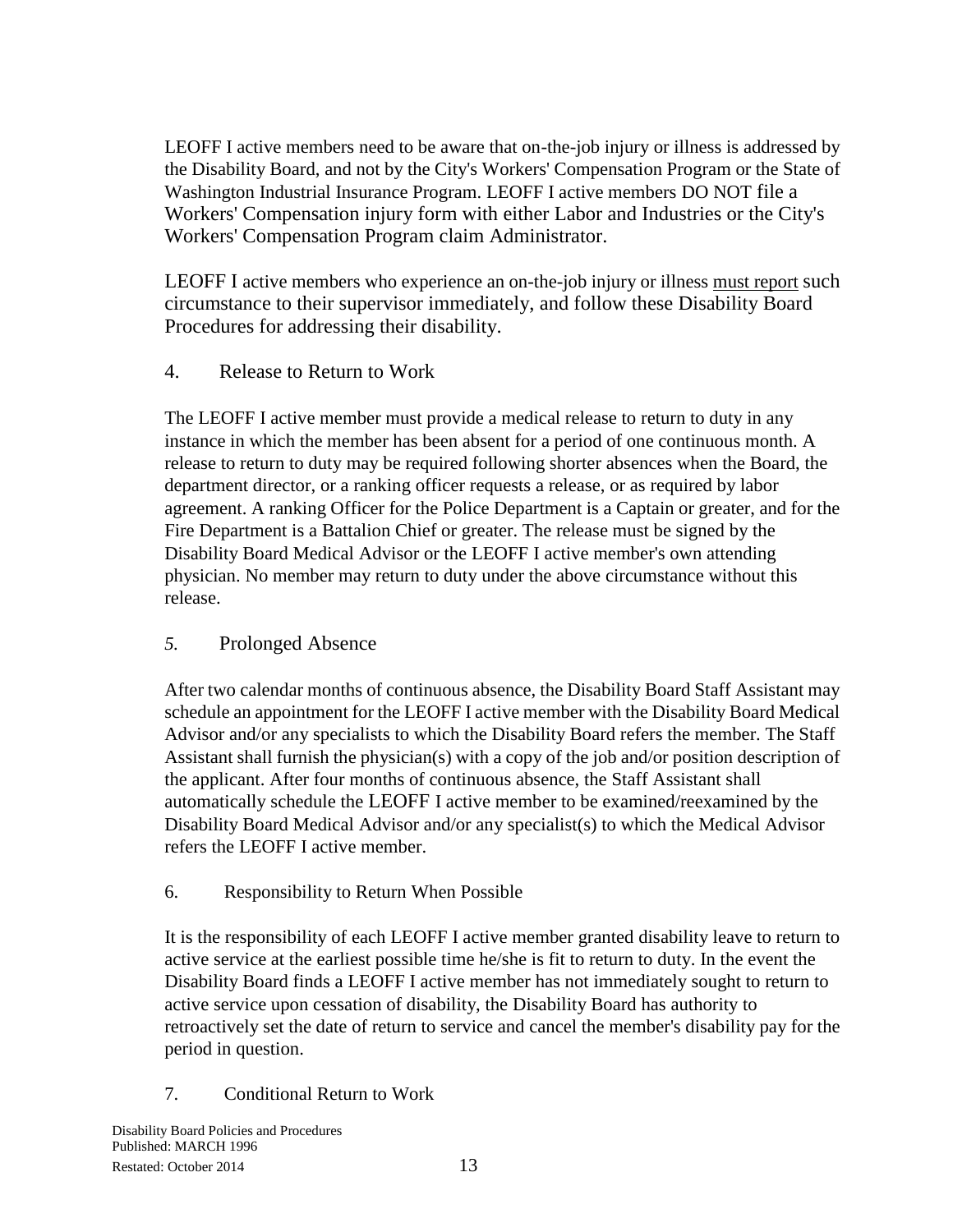In the event medical evidence of disability is inconclusive, the Disability Board Medical Advisor may recommend in writing reasonable trial period on active duty to determine the LEOFF I member's fitness. The Disability Board can approve a conditional return to work. Such a conditional return to duty does not entitle the LEOFF I active member to a second six-month period of disability leave for the same disability, if based upon this trial period of service, he/she is found to be still disabled.

#### 8. Member Cooperation

LEOFF I active or retired members are required to comply with directives of the Disability Board, including requests for medical and/or psychological evaluations, submittal of other relevant reports, and orders to appear before the Disability Board. In the event a LEOFF I member under the age of 49.5 fails to comply, the Disability Board will evaluate whether compliance was within the LEOFF I member's control. If the Disability Board finds a member to have willfully failed to comply, the Disability Board will presume the LEOFF I active member to have recovered.

The LEOFF I active member is responsible for keeping all scheduled appointments, or when necessary, canceling more than 24 hours before the appointment and rescheduling as necessary. The LEOFF I active member is responsible for providing the Disability Board with the names of any physicians contacted within the prior six months regarding the illness or injury for which disability benefits are claimed. The LEOFF I active member shall release medical records to the Disability Board and the Disability Board Medical Advisor(s).

## 9. Disability Leave Date

Regardless of the date of application for disability leave, the Disability Board may determine when the LEOFF I active member actually became disabled. The disability leave period begins from that date and continues as provided by law.

## 10. Determination of Duty or Non-Duty Related Disability Leave

Disability leave will be considered duty related when, to the satisfaction of the Disability Board, the LEOFF I active member presents information that allows the Disability Board to reasonably conclude that the injury or illness was a result of work related activity. The burden of proof shall be upon the applicant. The LEOFF I active member may either appear personally or submit written evidence to support the disability leave request. Essential information would include, but not be limited to, any relevant dates or incident numbers, physician statements, or an explanation of contributing work conditions. The explanation of "public contact" is too general to allow a finding of duty relatedness. An LEOFF I active member should be able to identify relevant public or co-worker contacts or work conditions that the member believes justify a duty related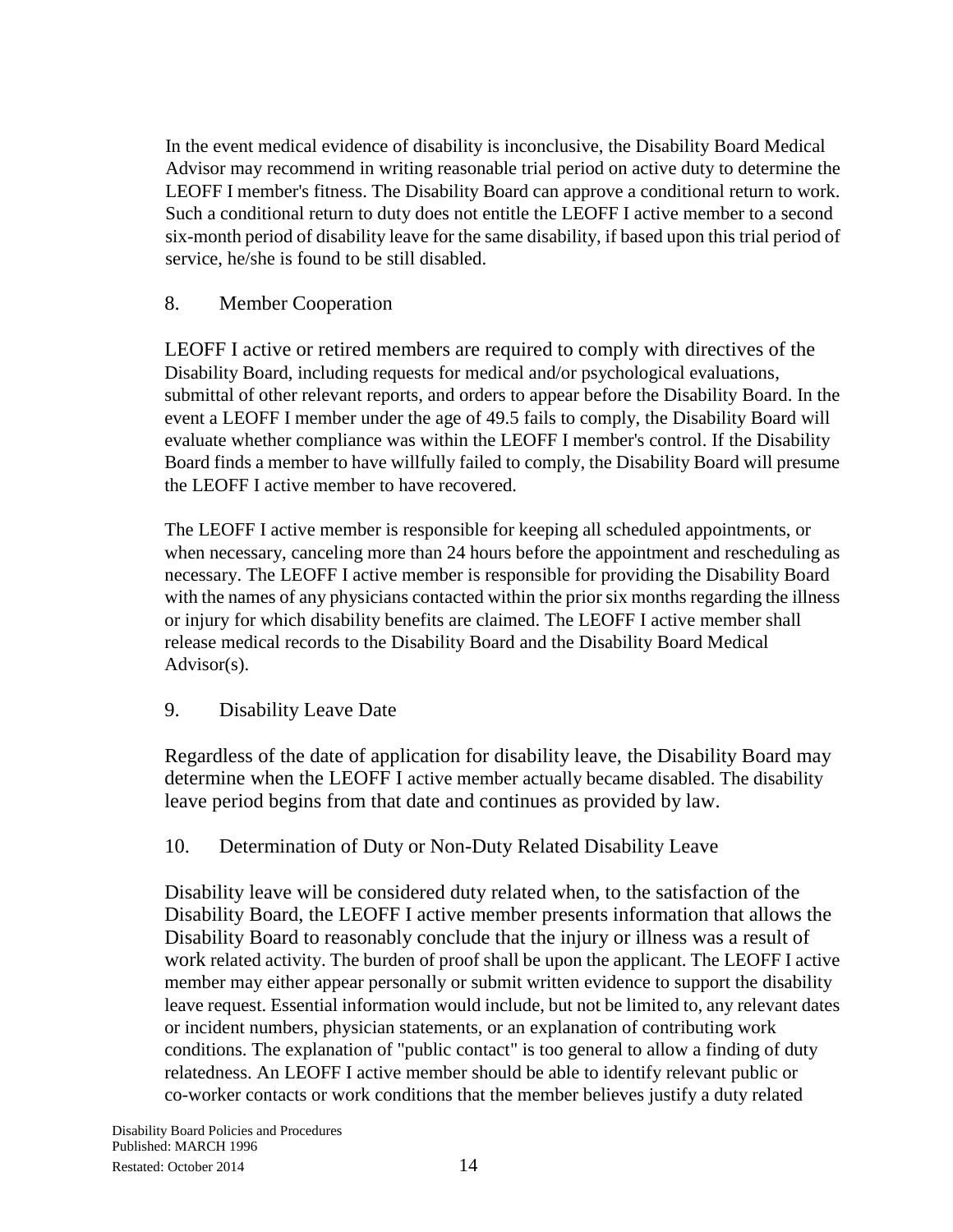finding.

## VI. Disability Board Procedures -Disability Retirement

1. LEOFF I Active Member's Responsibilities When Requesting Disability Retirement

It is the LEOFF I active member's responsibility to prove the existence of a disabling condition and whether or not that condition was incurred in the line of duty. In order to receive or continue to receive a disability retirement allowance, the LEOFF I active member is required to prove that he/she is unable to perform the duties of his/her position or rank with average efficiency.

## 2. Examination

Applicants for disability retirement will be examined by a Disability Board appointed medical advisor(s) as soon as possible during disability leave in order to determine potential eligibility for disability retirement. The Disability Board may require appearance of the LEOFF I active member, his/her supervisors or other superiors, and such medical experts as the Disability Board may deem appropriate. If the LEOFF I active member solicits medical evidence, it is his/her responsibility to advise the examining physician that medical records and evaluation are to be submitted to the City of Bellevue Disability Board. Any examining physician may be called to testify before the Disability Board, and if unwilling to appear or respond to questions of the Disability Board, or without good excuse does not appear or respond to questions of the Disability Board, then the Board may determine what weight will be given to the information provided or not provided.

## 3. Granting Disability Retirement

If the evidence shows to the satisfaction of the Disability Board that the LEOFF I active member is physically or mentally disabled from further performance of duty, and that disability has been continuous for a period of six months from the beginning date of disability leave, the Disability Board enters a written decision and order, accompanied by appropriate "Findings of Fact and Conclusions of Law".

If disability retirement is granted, the written Decision and Order with supporting documentation is forwarded by the Disability Board to the State Retirement Board for review.

## 4. Periodic Re-Examinations

In the event a LEOFF I active member is placed on retirement, the Disability Board determines whether he/she is permanently disabled with no possibility of rehabilitation restoring the LEOFF I retiree member to fitness for duty.